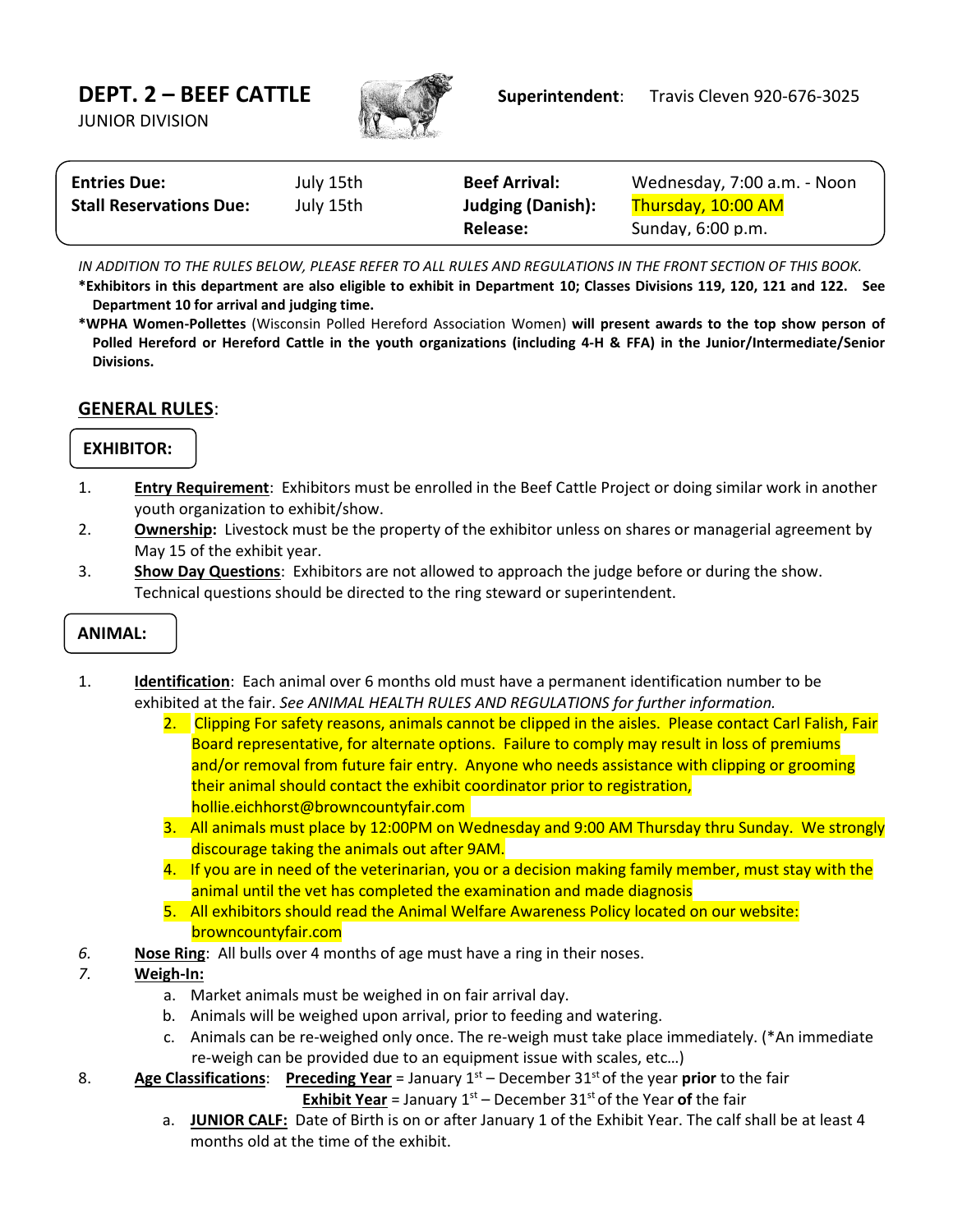- b. **SENIOR CALF**: Date of Birth is between September 1 December 31 of the preceding year.
- c. **SUMMER YEARLING:** Date of Birth is between May 1 August 31 of the preceding year.
- d. **JUNIOR YEARLING:** Date of Birth is between January 1 April 30 of the preceding year.
- e. **SENIOR YEARLING:** Date of Birth is between September 1 December 31 of the *second* year preceding the exhibit year.
- f. **2 YEAR OLD OR OLDER:** Born before September 1 of the *Second* year preceding the exhibit year.

| <b>BREED DIVISIONS:</b>                             |                                                       |                                                 |                 |                 |  |
|-----------------------------------------------------|-------------------------------------------------------|-------------------------------------------------|-----------------|-----------------|--|
| <b>DIVISION 9 - ANGUS</b>                           | <b>DIVISION 15 - SIMMENTAL</b>                        |                                                 |                 |                 |  |
| <b>DIVISION 10 - CHAROLAIS</b>                      | DIVISION 16 - CROSSBRED (BEEF SIRE AND DAM)           |                                                 |                 |                 |  |
| <b>DIVISION 11 - HORNED HEREFORD</b>                | DIVISION 17 - CROSSBRED (ONE PARENT DAIRY, ONE        |                                                 |                 |                 |  |
| <b>DIVISION 12 - PINZGAUER</b>                      | <b>PARENT BEEF)</b>                                   |                                                 |                 |                 |  |
| <b>DIVISION 13 - POLLED HEREFORD</b>                |                                                       | <b>DIVISION 18 - ANY OTHER RECOGNIZED BREED</b> |                 |                 |  |
| <b>DIVISION 14 - SHORTHORN</b>                      |                                                       |                                                 |                 |                 |  |
| <b>CLASS NO.</b>                                    | 1st                                                   | 2 <sub>nd</sub>                                 | 3 <sup>rd</sup> | 4 <sup>th</sup> |  |
| 1. Heifer, Junior Calf                              | \$9.00                                                | \$8.00                                          | \$7.00          | \$6.00          |  |
| 2. Bull, Junior Calf, purebred                      | \$9.00                                                | \$8.00                                          | \$7.00          | \$6.00          |  |
| 3. Bull, Senior Calf, purebred                      | \$9.00                                                | \$8.00                                          | \$7.00          | \$6.00          |  |
| 4. Heifer, Senior Calf                              | \$11.00                                               | \$9.00                                          | \$7.00          | \$5.00          |  |
| 5. Heifer, Summer Yearling                          | \$11.00                                               | \$9.00                                          | \$7.00          | \$5.00          |  |
| 6. Heifer, Junior Yearling                          | \$11.00                                               | \$9.00                                          | \$7.00          | \$5.00          |  |
| 7. Heifer, Senior Yearling                          | \$11.00                                               | \$9.00                                          | \$7.00          | \$5.00          |  |
| 8. Cow; 2 Years and Over                            | \$8.00                                                | \$7.00                                          | \$6.00          | \$5.00          |  |
| 9. Cow/Calf Pair                                    | <b>RIBBONS ONLY</b>                                   |                                                 |                 |                 |  |
| <b>MARKET DIVISIONS:</b>                            |                                                       |                                                 |                 |                 |  |
| <b>DIVISION 19-Market Class Beef (BOTH PARENTS</b>  | <b>DIVISION 21 - Market Class Dairy (BOTH PARENTS</b> |                                                 |                 |                 |  |
| BEEF)                                               | DAIRY)                                                |                                                 |                 |                 |  |
| <b>DIVISION 20 - Market Class Dairy (ONE PARENT</b> | <b>DIVISION 22 - Market Class (JERSEY, GUERNSEY,</b>  |                                                 |                 |                 |  |
| BEEF, ONE PARENT DAIRY)                             | AYRSHIRE)                                             |                                                 |                 |                 |  |
|                                                     |                                                       | <b>DIVISION 23 - Market Heifer</b>              |                 |                 |  |
| <b>PREMIUMS FOR DIVISIONS 19 - 23:</b>              | 1 <sup>st</sup>                                       | 2 <sub>nd</sub>                                 | 3 <sup>rd</sup> | 4 <sup>th</sup> |  |
|                                                     | \$8.00                                                | \$7.00                                          | \$6.00          | \$5.00          |  |
| *Champions - RIBBONS ONLY                           |                                                       |                                                 |                 |                 |  |

## **RULES:**

- 1. **Animal Limit**: No more than 3 market animals may be shown per exhibitor.
- 2. **Multiple Entries**: If an exhibitor shows more than one animal & the market animal(s) fall into the same class number, the other animal(s) must be shown by another eligible junior exhibitor. ONLY 1 premium will be awarded per exhibitor, per class number.
- 3. Market classes will be divided into groups of maximum of 5 animals according to weight splits.

### **CLASS NO.**

- 1. Market animal, first entry
- 2. Market animal, second entry
- 3. Market animal, third entry